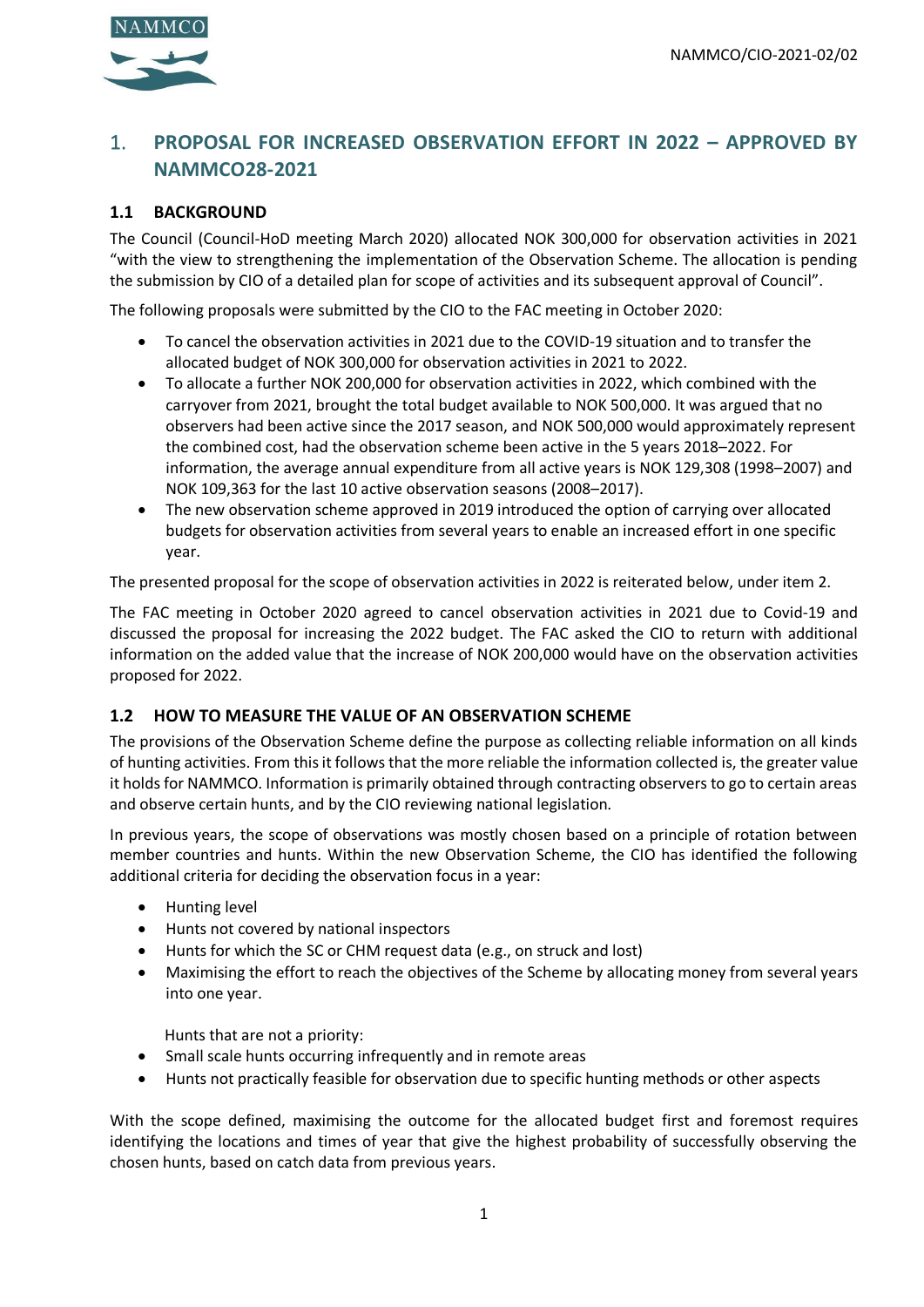

# **1.2.1 Financial aspects**

The cost of the Observation Scheme has two main drivers: the number of observers and the duration of their assignments.

For the sake of simplicity, one may divide the observation budget into the following expense categories:

- Costs that vary with the number of observers but are independent of the duration of the assignment (i.e. travel costs to and from and internally in the country of focus, cost of insurance and equipment)
- Costs that vary with the duration of the assignment and increase per contract day (i.e. honoraria, per diem and accommodation costs)

A multitude of combinations may be used to optimise and maximise the allocated budget for observation activities (see appendix 1). Generally speaking, it is most cost-efficient to have fewer observers undertaking longer assignments. The relationship between budget and provided observation days is, however, not linear. An increased budget can increase the observation effort measured in days of observation, but this is not automatically the case because both the costs that are dependent and independent of the assignment duration (as outlined above) need to be considered. For example:

Looking at maximising the number of observations days achieved for an allocated budget, 1 observer contracted for 5 weeks (option 2, appendix 1) gives a greater return than 2 observers for a total of 6 weeks (option 3). This is due to less travel time and less travel, insurance and equipment expenses. When compared with the original budget of NOK 300,000, option 8 gives 5 observation days less for a NOK 28,000 increase in the budget. Option 11 gives 16 extra observation days for a budget increase of NOK 100,000.

When considering the possible combinations, it is important to note that experience has shown that contracting observers to work for more than 4-5 weeks might be difficult.

Another aspect to consider is the possibility of creating opportunities for observing several hunts in one location or one hunt in several locations. This can potentially increase the probability of observing hunts during a contract period. Added value for the Observation Scheme of a higher budget

As shown in appendix 1, a higher budget can lead to a higher observation effort measured in days of observation given an optimal combination of number of observers and length of time each observer is contracted for. A higher observation effort means that more hunting events can be observed, and more information can be collected. When more information is collected, more robust and reliable conclusions can be drawn from the observation scheme to inform management.

The possibility of deploying more than one observer also creates the possibility that observation can take place at different locations and at different times, which enhances the probability of observing several hunts.

Currently the pool of available observers consists of 16 persons. Using the principle of rotation among the observers, contracting one observer each season means that most of the observers will be "sleeping partners" with a need for renewed training courses before going into the field. Also not being called to serve may be counterproductive to maintaining their interest in NAMMCO and their willingness to offer their services. Increasing the likelihood of being called upon to serve arguably helps maintain the motivation and interest of the observers to be part of the pool.

# **1.2.2 Added value for NAMMCO of a higher observation effort**

NAMMCO has always taken a certain pride in the fact that the organisation is the only one with a functioning international observation scheme for marine mammal hunts with observers active every season.

In 2022, 4 years will have passed without active observers, and a new observation scheme has been in place since 2019. Allocating a substantial amount of money for the 2022 season would signal that NAMMCO continues to support the scheme, and that it is of high importance to its members. It also indicates that the organisation continues to invest in the scheme at the same level and without reduction.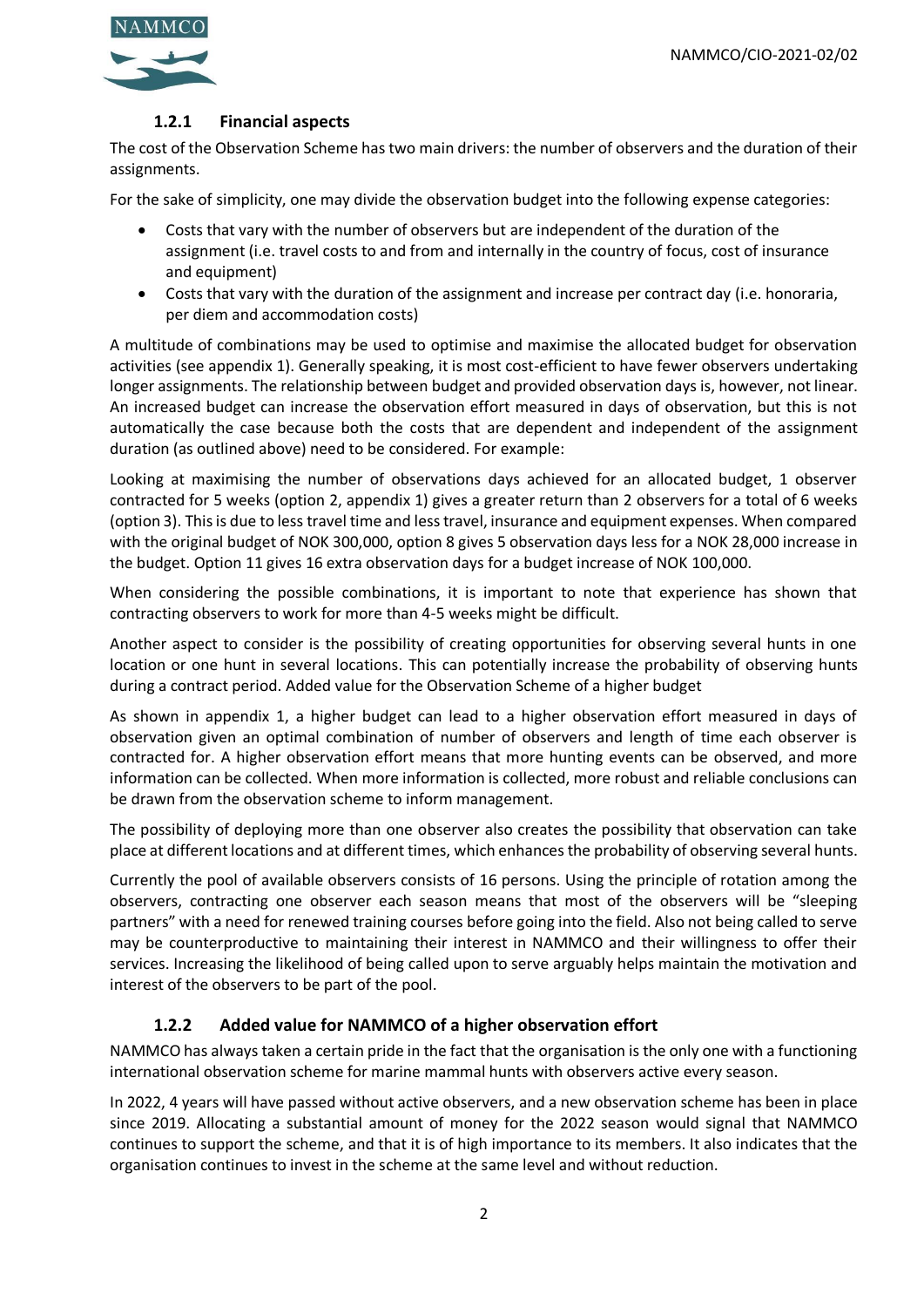

A significant amount of resources have been invested in defining the new Scheme. Making a major allocation and effort in the first year of resuming observations sends a strong signal to the international community that NAMMCO is committed to ensuring that the hunts taking place within its area are sustainable and responsible and that observation activities have an important role in monitoring this.

# 2. **PROPOSAL FOR 2022 SCOPE AS PRESENTED TO FAC**

#### **2.1 BACKGROUND**

The purpose of the Observation Scheme is to collect reliable information on all kinds of hunting activities in the NAMMCO Member Countries, with the objectives to

- a) provide a mechanism for NAMMCO to oversee whether recommendations made by NAMMCO are implemented and national regulations are adhered to
- b) provide a foundation for the member states to evaluate whether a recommendation is serving its purpose or not
- c) contribute to the improvement of the national regulation of hunting activities in the Member Countries

One of the tools available for meeting the objectives is the appointment of observers to observe hunting and inspection activities in member countries.

For 2021 Greenland is the focus of the observation activities. The selected species and hunts are quota restricted and governed by national regulations arising from recommendations arriving from NAMMCO<sup>1</sup>. The species have not previously been the focus of observation activities. The specific hunts are carried out by a method identified as of concern by NAMMCO due to relatively long time to deaths. They also represent hunts where the Scientific Committee has expressed a desire to get more information on struck and lost, especially on how to obtain good reliable information. Currently the estimated struck and lost numbers used in NAMMCO advice range from 10% to 30% depending on hunt and time of year.

Once the scope has been approved by Council, the Secretariat (in co-operation with the authorities in Greenland) will develop a specific plan for the observation activities. In line with the proposed guidelines, the detailed plan of observation activities will only be known to the authorities in the relevant member countries and the Secretariat.

# **2.2 PROPOSED SCOPE**

Walrus, narwhal and beluga hunts in West Greenland carried out with rifles and handheld harpoons from dinghies/small boats.

# **2.2.1 Species and hunting methods**

All three targeted species are hunted in West Greenland whereas only walrus and narwhal are hunted in East Greenland.

The East Greenland catches are few compared to West Greenland. For walrus, the average reported catches of the last six years (2015-2020) have been 5% of a total of 693 animals and 17 % of a total of 2,463 narwhals.

1

Executive Order:

- No 3 of 27 January 2017 on protection and hunting of beluga and narwhal
- No 20 of 27 October 2006 on protection and hunting of walrus

Parliamentary Act No 12 of 29 October 1999 on hunting amended in No 1 of 16 May 2008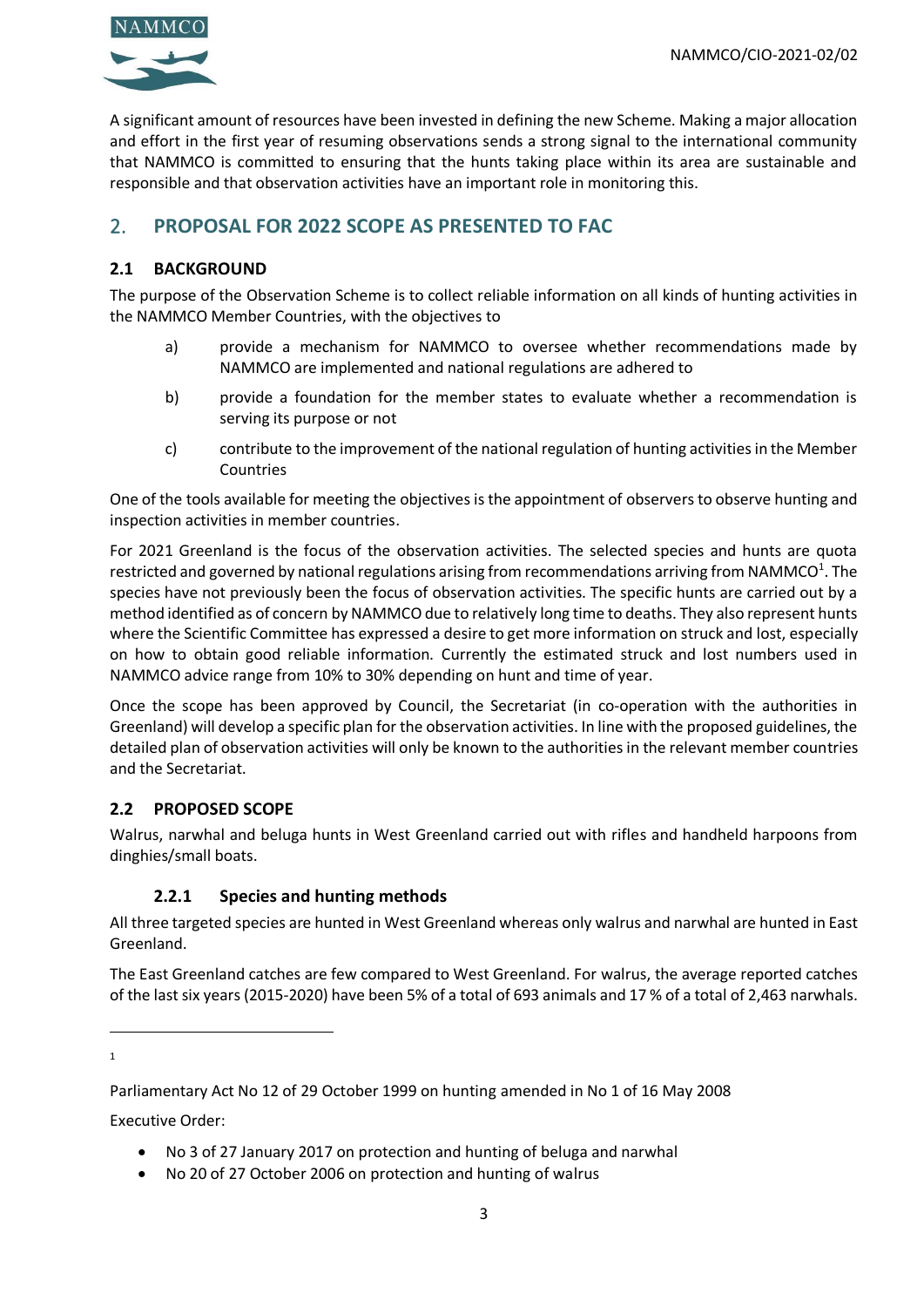

Also, the narwhal quotas for 2021 have been reduced significantly. The proposal is therefore to focus on West Greenland to utilise the observer resources most efficiently.

The targeted hunting method, rifle with handheld harpoon, has been identified by NAMMCO as a method of concern given the reported relatively longer times to death and the lack of reliable struck and lost information.

Belugas and narwhals in West Greenland are also hunted by netting or from kayaks with handheld harpoons (no rifles allowed). However, these hunts are considered less optimal to observe because:

- Netting is only allowed in Qaanaaq in North Greenland during the dark winter months. Struck and lost is not considered an issue as it is anticipated that all animals are retrieved dead or alive. Should an animal escape the net, it is assumed to be unharmed and alive.
- Hunting from kayaks takes place in Qaanaaq, Upernavik and Uummannaq (all north of Disco Bay). Compared to the rifle hunt there is no noise from a motor and the hunters get closer to the animals and due to the method (harpooned first), there are few struck and lost incidents. The hunt is not recommended for observation from a safety perspective, as it would require observation from a kayak. Also, few animals are taken per hunting trip.

#### **2.2.2 Areas and time periods**

It is nearly impossible to find one location and period that coincides for all three hunts. The proposal for locations and timing are informed by reported catch statistics from previous years (2015-2020).

The following locations, time of year and hunts have been identified as priorities:

- Sisimiut in March April: Beluga
- Sisimiut in March April: Walrus
- Upernavik in April May: Narwhal
- Uummannaq in October November: Narwhal
- Upernavik in in October November: Beluga

#### 2.2.2.1 Walrus:

Current West Greenland management areas/populations and permitted hunting periods:

West Greenland winter population, from 66° N (south edge of the mouth of Søndre Strømfjord) and 70° 30 'N (northwest tip of Hare Island), hunting allowed March 1 to April 30, both days inclusive.

Northwest Greenland stock, areas north of 70°30'N (northwest tip of Hare Island), hunting allowed October 1 to June 30, both days inclusive.

Chosen management area and time:

• West Greenland stock: Sisimiut in March and April.

The last 3 years Sisimiut has recorded increasing numbers of catches. In the 3-year period 2015-2017, a total of 60 walruses were caught in Sisimiut. 24 walruses in 2015, 20 walruses in 2016 and 16 in 2017. For this period, the average number of annual catches was 20. During the following 3-year period 2018-2020, a total of 80 walruses were caught in Sisimiut, 28 walruses in 2018 and 26 walruses in both 2019 and 2020. For this period, the average number of annual catches was 26.7. This is an increase of 34%.

#### 2.2.2.2 Narwhal:

Hunting permitted: 1 January to 31 December

Current West Greenland and Disko Bay management areas:

• 1) Etah 2) Inglefield Breeding (Qaanaaq), 3) Melville Bay 4) Uummannaq and 5) Inglefield Bredning (Disko Bay – West Greenland)